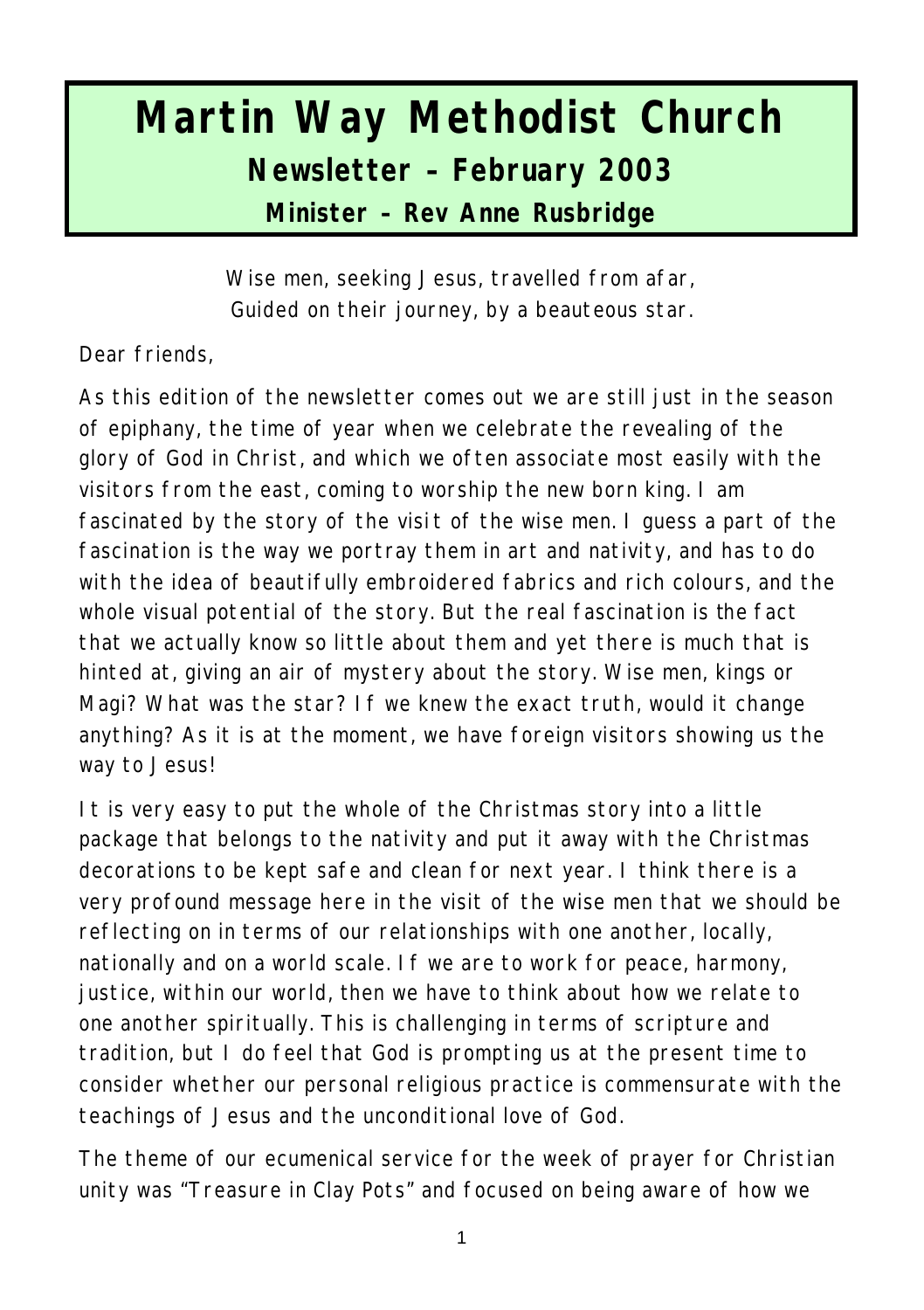can be led to Christ by those who are visitors or newcomers, or even strangers in our midst. The wise men are prophets for our time, and I would like to encourage you during this new year to look outwardly, to be alert to new ways of discovering the joy of Christ in your life. This new year will be a year of change. John Nyota will be coming as the minister at Martin Way and I will be moving to Upper Norwood in the Croydon Circuit.

I wish you all a very happy new year and pray that with all the changes and challenges ahead, you will embark on the next stage of your journey with God with a sense of excitement and adventure.

*Anne*

## **An Anglican-Methodist Covenant?**

The Methodist Conference in June 2003 will be asked to vote on An Anglican-Methodist Covenant. This will not in itself bring our two churches into one - but if accepted it will pave the way for this to happen at some future date. The Covenant would lead to great co-operation and make it much simpler for our churches to work together and recognise each other's ministries and structures.

BUT what do you think? Will it really release energy for mission or will we get tied down in endless negotiations; will it lead to a loss of our traditions and all that is distinctive to Methodism; is it relevant, or a distraction from our real task? Will it change our churc h or will it help our churches grow?

On Sunday 9th February at Christ Church with St. Philip, Cheam Common Road, Worcester Park there will be a Circuit Event to find out more about the proposed Covenant and to respond to it. This open meeting will begin at 3pm and everyone is welcome. For further information contact:

> *Rev. Stan Brown 020 8393 2322 or Rev Charlotte Elvey 020 8337 1327*

## **Quote - Unquote 1**

Giving is the natural result of loving. If you plead for more love you must provide a channel for this love. To stimulate feeling without corresponding action is eventually to deaden the sources of feeling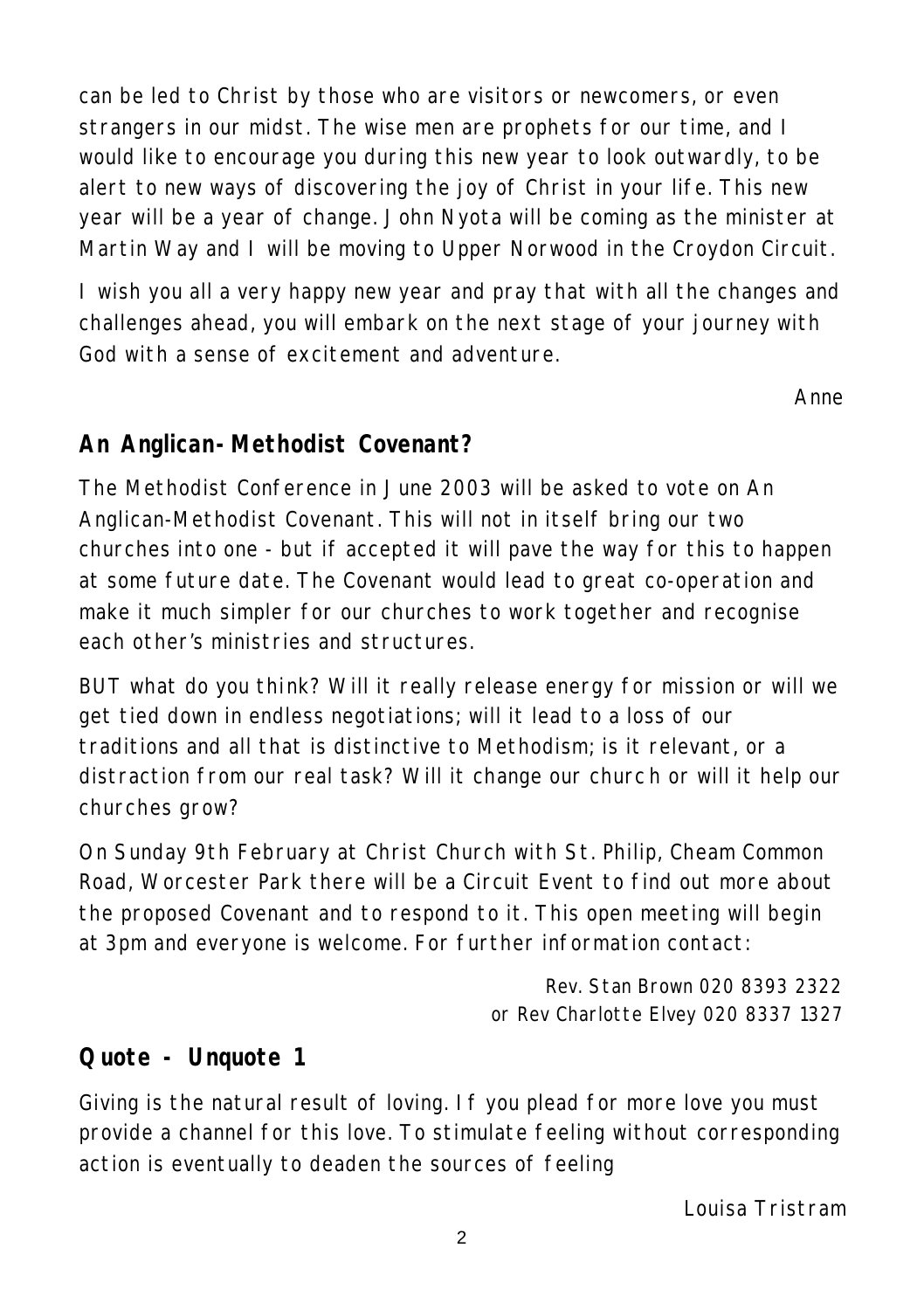## **Wesley 300th celebration - book the date now!**

A Circuit Celebration has been planned for Sunday 6 July at Ruxley Church. The afternoon will begin with a picnic lunch at 12.30 followed by an open air worship event at 2 pm. The speaker will be Rev. Dr. Rob Frost. There will be a crèche and children's activities, and provision will be made for the disabled and wheelchair users. Planning is in the early stages, but please put the date in your diary now.

# **The Greatest Show On Earth**

If you missed SIGMA's presentation of 'The Greatest Show on Earth' just before Christmas, you missed a great treat. It really was a show that lived up to its title and a ti tle that shed refreshing light on such important events for us all. The audience on both nights were full of praise for the enthusiasm and energy of actors, singers and musicians alike. Surely this must have been SIGMA's best production so far with a superb blend of music and humour. The whole production was the more effective for the attention to detail, the colourful dress and the magnificent setting in the big top which took hours to construct.

It was great to see children and adults working so well together. Thanks must go to all the cast and musicians, Roy, Tony and all the production team for all their hard work, and to Janet for inspiration and management. A truly enjoyable production played to full audiences.

#### *Valerie and Graham Currie*

## **Women's World Day Of Prayer 2003**

The material this year has been prepared by the women of the Lebanon, and takes the theme >Holy Spirit, Fill Us'. Through the story of Mary, we see how the women of Lebanon cope with the difficulties of life, and through the fruit of the Spirit - love, joy, peace, patience, kindness, goodness, faithfulness, gentleness, self-control - we see how we can live in peace and harmony together. Women's World Day of Prayer is on Friday 7 March and services will be held in the morning at 10.30 am at Trinity United Reformed Church Mansel Road, Wimbledon, when the speaker will be Cynthia Jackson and in the evening at 8 pm at Christ Church Colliers Wood when the speaker will be Rev Anne Rusbridge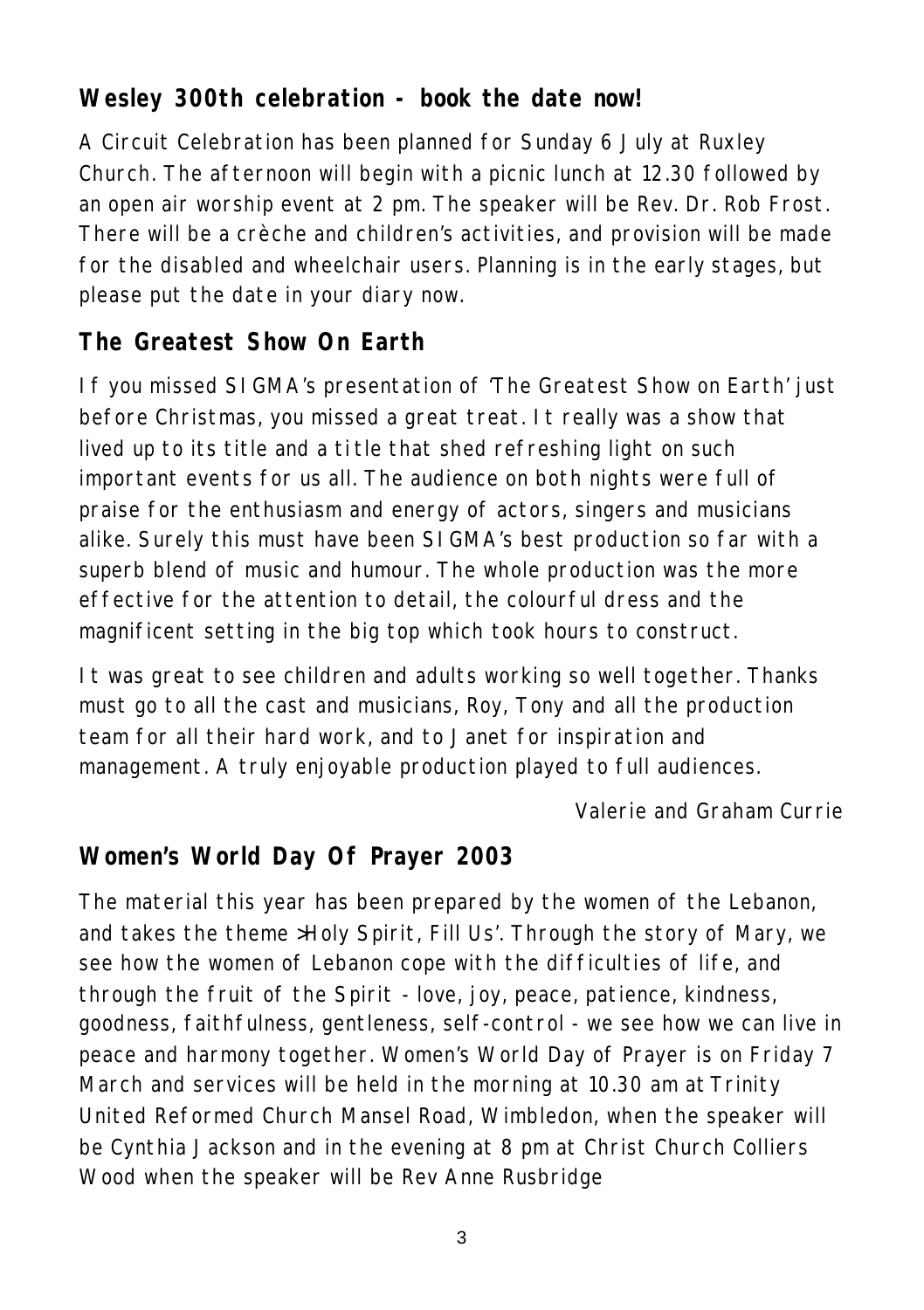## **Merton Awards**

Last year, to commemorate the Queen's Golden Jubilee, Merton Council commissioned a hundred special medals featuring an image of Her Majesty on one side and the Merton Council crest on the other. There was a general invitation to nominate people to receive these medals for service to the community. On Tuesday 19th November those nominated were asked to attend a ceremony at the All England Lawn Tennis and Croquet Club at which the medals were presented by the Deputy Lieutenant for Merton, the Right Honourable Sir John Wheeler, in the presence of the Mayor, Councillor Edith Macauley.

Two from our Martin Way Church family received medals and certificates - **Gwen Edwards** for her work with the St. John's Ambulance Brigade and **Bill Cox** for 'bringing together men from different denominations together in fellowship at a Men's Supper Club and for raising money for charity.' It so happens that the Men's Supper Club has now been going for ten years and there are just over thirty members - a mixture of Methodists, Anglicans, Baptists and a few non-church-goers.

Both Gwen and Bill realise that there are others at Martin Way equally, or more deserving of recognition for the work they do both within the Church and within the community. It is good for all of us at times to say 'Thank you' to those who serve us in so many ways.

*Bill Cox*

#### **The Way Forward - A Sikh View**

Last November a group of us from many of the churches in Merton Park were fortunate enough to hear a challenging talk by Indarjit Singh, who for many of us represents the secular and religious voice of the British Sikh community. It was a lively and thought-provoking evening organised by Churches Together in Merton Park. The following extracts from his talk will give those of you who were unable to come a flavour of what you missed.

The main problem with religion is that the ethical guidance that is at the heart of our different beliefs, is extremely easy to state and notoriously difficult to live by. Therefore we perverse human beings turn to other, easier things to do in the name of religion.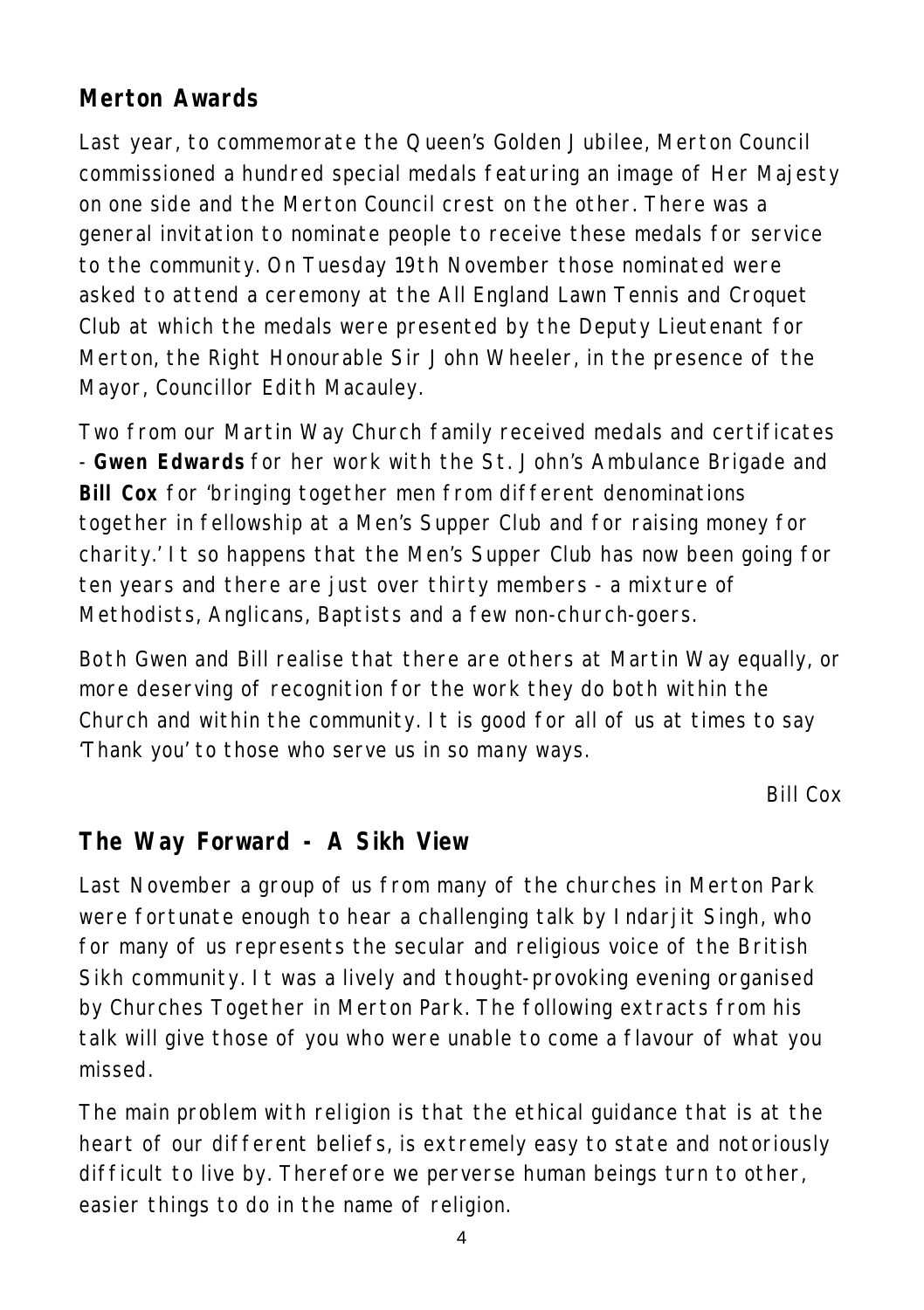As Guru Nanak, the founder of the Sikh faith taught, it's much easier to bathe in supposed holy waters than to practice purity of thought and action. The packaging of religion can, and has to a large extent, become more important than the contents.

As if this were not bad enough in itself, religious leaders have, over the years, created structures of power and privilege and have emphasised the uniqueness and exclusivity of their approach to God whilst rubbishing the approach of others.

This was very much the state of affairs in India, at the time of Guru Nanak, some five centuries ago and it was a theme addressed in his very first sermon when he said 'Na koi Hindu; na koi Mussalman'. That is, in God's eyes there is neither Hindu nor Muslim, nor by today's extension, Christian, Sikh or Jew. That God isn't interested in our different religious labels, but in how we conduct ourselves. Today, it's a measure of how far we still have to go in the direction of tolerance and respect for others, that the Chief Rabbi, Dr. Jonathan Sacks, got into deep trouble from extremists in his own faith for courageously suggesting that other religions also shared some of the same truths...

Until very recent times, we could all grow up in the comfort and security of a religion that we shared with those that lived around us. It was common and patriotic to go into raptures about our way of life compared with the inferior ways of foreigners. We could strengthen our sense of cohesion and identity including religious identity, by misrepresenting the ways and beliefs of others....What concerns me about such statements, made repeatedly in our smaller interdependent world, is the implicit arrogance that all is right in the Western, largely Christian world, which has higher ethical values than the rest of the world...

To me the remedy to these failings of human nature, lies with the world's great religions. But there's a problem. Today religion itself is in the dock as a major source of prejudice and conflict between human beings. It is also considered as irrelevant by much of secular society.

Interfaith dialogue exists at different levels. The first stage is being superficially nice to each other...But we must move beyond this to dismantling false barriers of belief. True dialogue means learning to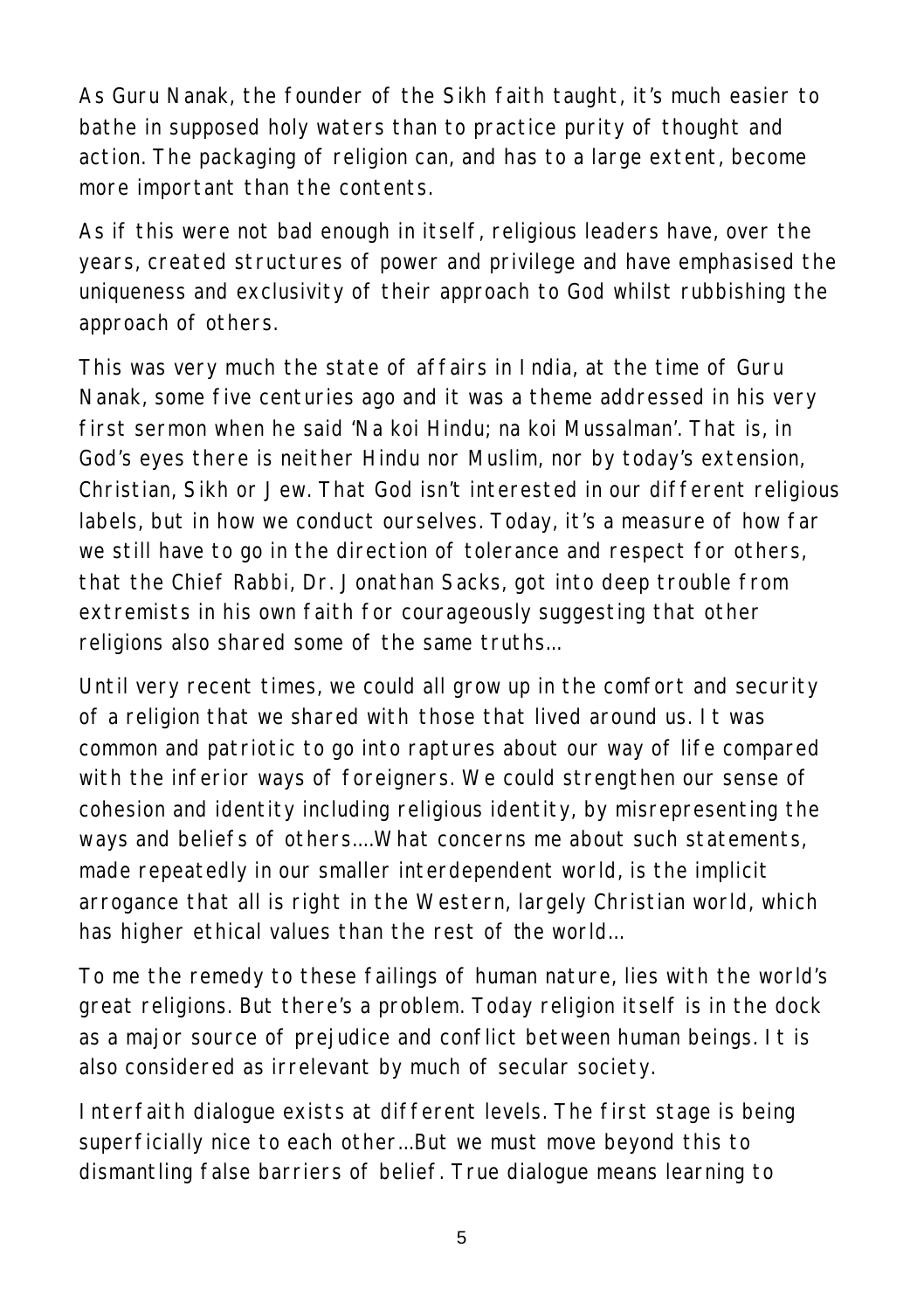understand and respect genuine differences of belief, and importantly, discovering and rejoicing in shared ethical values....

Society has rightly rejected the so-called religious view that taught spiritual improvement and at the same time countenanced poverty, disease and suffering. Unfortunately the pendulum has swung too far and mankind is engaged in seeking happiness and contentment through the blind pursuit of material wealth.

To me as a Sikh, much of the discord in the world today stems from a basic failure to recognise that life has both spiritual and material dimensions, and if we neglect either of these, it will be to our ultimate regret. This fundamental truth has long been recognised by our religious founders. Christ taught that man should not live by bread alone.

The Guru taught that we should live like the lotus flower, which, having its roots in muddy waters, still flowers beautifully above. Similarly Sikhs should live and work for the benefit of society, but should always be above its meanness and pettiness....

Sikhs believe that our different religions should take the lead in addressing the real causes of social ills - starting with the role of the family. We see marriage, fidelity and the family as central to the health and wellbeing of society...We seek, not for condemnation of those who choose different lifestyles, but a clearer highlighting of responsibility and the benefits of stable family relations. Both those in political life and leaders of faith communities have much to do here...

We see then, the peace enjoyed by the industrialised world today is one based on politics and alliances, which mask and perpetuate injustice and is far removed from the peace based on a universal acceptance of human rights as envisaged in the UN charter. It is a fragile peace that will not easily endure. What do we need to do to make it more lasting and based on true justice? How can religious teaching help?

The first step is for religions to move from hostility and suspicion of one another to true respect and tolerance. Secondly remove dated customs and practices that have nothing to do with the teachings, and, at the same time, destroy the false barriers of beliefs between religions. Then, when bigotry is eroded by dialogue and understanding, we will see our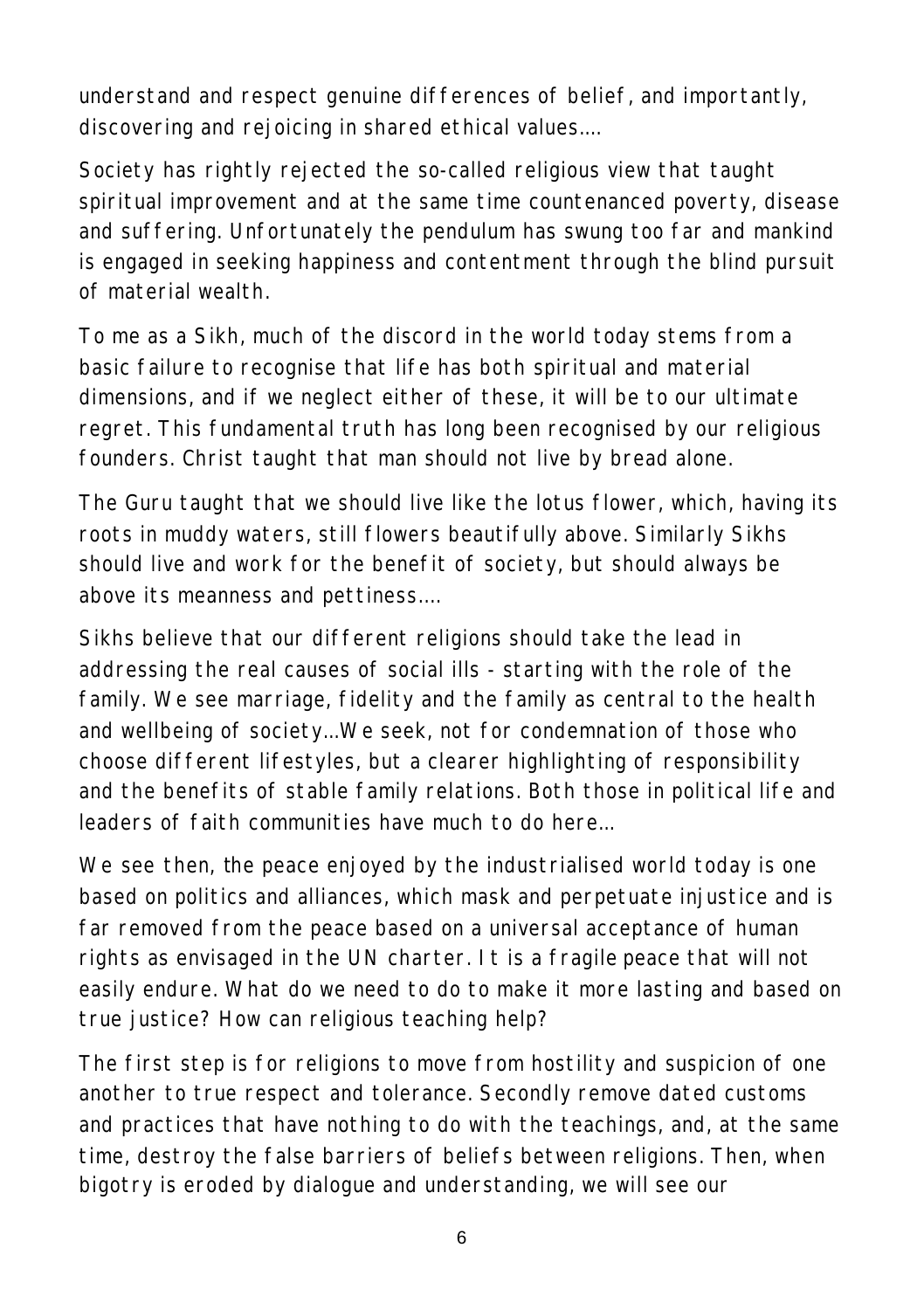overlapping circle of belief. In that area of overlap we will find the common values of tolerance, compassion and concern for social justice, which is so clearly needed in our troubled world today.

*Copyright: Indarjit Singh*

## **Contributions To Charities From Martin Way**

(during the financial year September 2001-August 2002)

|           | Total                                     | £3,093.64 |
|-----------|-------------------------------------------|-----------|
| $\bullet$ | Fund for Overseas Missions                | £600.00   |
| $\bullet$ | Fund for Home Missions                    | £229.58   |
| $\bullet$ | Seeds for Africa Appeal                   | £570.00   |
| $\bullet$ | Merton and Morden Guild of Social Service | £5.00     |
| $\bullet$ | Methodist Homes for the Aged              | £275.86   |
| $\bullet$ | Crisis at Christmas                       | £75.62    |
| $\bullet$ | NCH Action for Children                   | £982.58   |
| $\bullet$ | Relief and Development Fund               | £160.00   |
| $\bullet$ | London Mission Fund                       | £195.00   |

# **Church Anniversary 10/11 May 2003**

As the Church Anniversary is at the beginning of Christian Aid week, this year we will be celebrating with an arts weekend. We are planning a mini flower festival, a celebration meal on Saturday evening with a concert by Sweet and Low. Sunday we hope to have a speaker from Christian Aid for our morning worship, and the proceeds of the weekend will go to Christian Aid. If you would like to help with the arranging of this event, or have any suggestions for suitable activities, please contact Mike Rusbridge.

## **Quote - Unquote 2**

Give me one hundred preachers who fear nothing but sin and desire nothing but God, and I care not a straw whether they be clergymen or laymen, such alone will shake the gates of hell and set up the Kingdom of God upon earth. *John Wesley*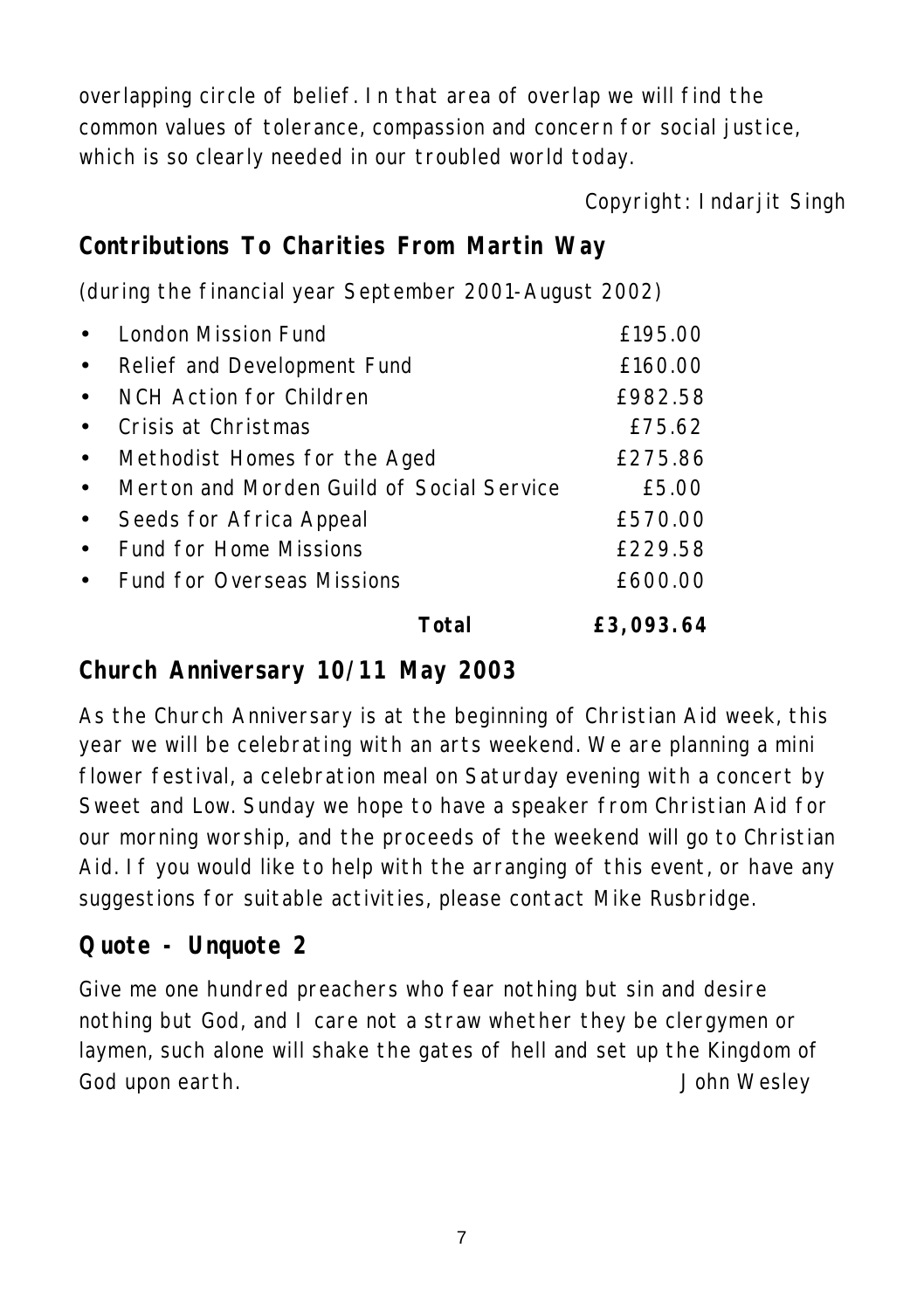# **John And Faith Nyota**

In September we welcome to the Wimbledon Circuit John and Faith Nyota. John and Faith have two children, a daughter Njeri (Cherie) who is 5 and a son, Kimathi (Kim) who is 3. Faith will be the minister at Raynes Park and Wimbledon and John will be the minister here at Martin Way. John has a diploma in theology from Kenya University, a BD from St. Paul's in Nairobi and an MA from Manchester University. He has served in circuit ministry in four circuits in Kenya as well as a year in Ashton under Lyne. His most recent appointment is at St. Peter's Church in Nairobi where over two-thirds of the congregation are under 21! Before candidating for the ministry John studied journalism and lists as his hobbies watching football, cinema and writing. He is a drum soloist and enjoys singing in the choir. John would be delighted to correspond with groups in the church, to learn about Martin Way and to tell you more about his ministry. Anne has an e-mail address for John if you would like to contact him.

#### **Women's Network - want to know more?**

We may associate Network primarily with the Women's World Day of Prayer, One World Week and the Easter Offering Service which raise money for the fund for World Mission. There is also the Prayer Handbook and the magazine 'Magnet'. Network was created to link together all the women's organisations within the Methodist church. 'Our Calling' adopted by Conference in 2000 challenged Network to encourage, enable and equip women to participate fully in the life of the Church and in society. It does this by helping people in their own localities to learn and grow as Christians, through worship by increasing awareness of God's presence and celebrating God's love; through learning and caring by means of mutual support and care; through service by being a good neighbour to people in need and challenging injustice; and through evangelism

On Thursday February 13th here at Martin Way we will be able to find out all about Network. The day will begin at 11.30 with worship. Then lunch will be followed by a presentation by Mrs Jean Plant South West District President of Network. To book your place phone Anne Rusbridge on (020) 8542 4758